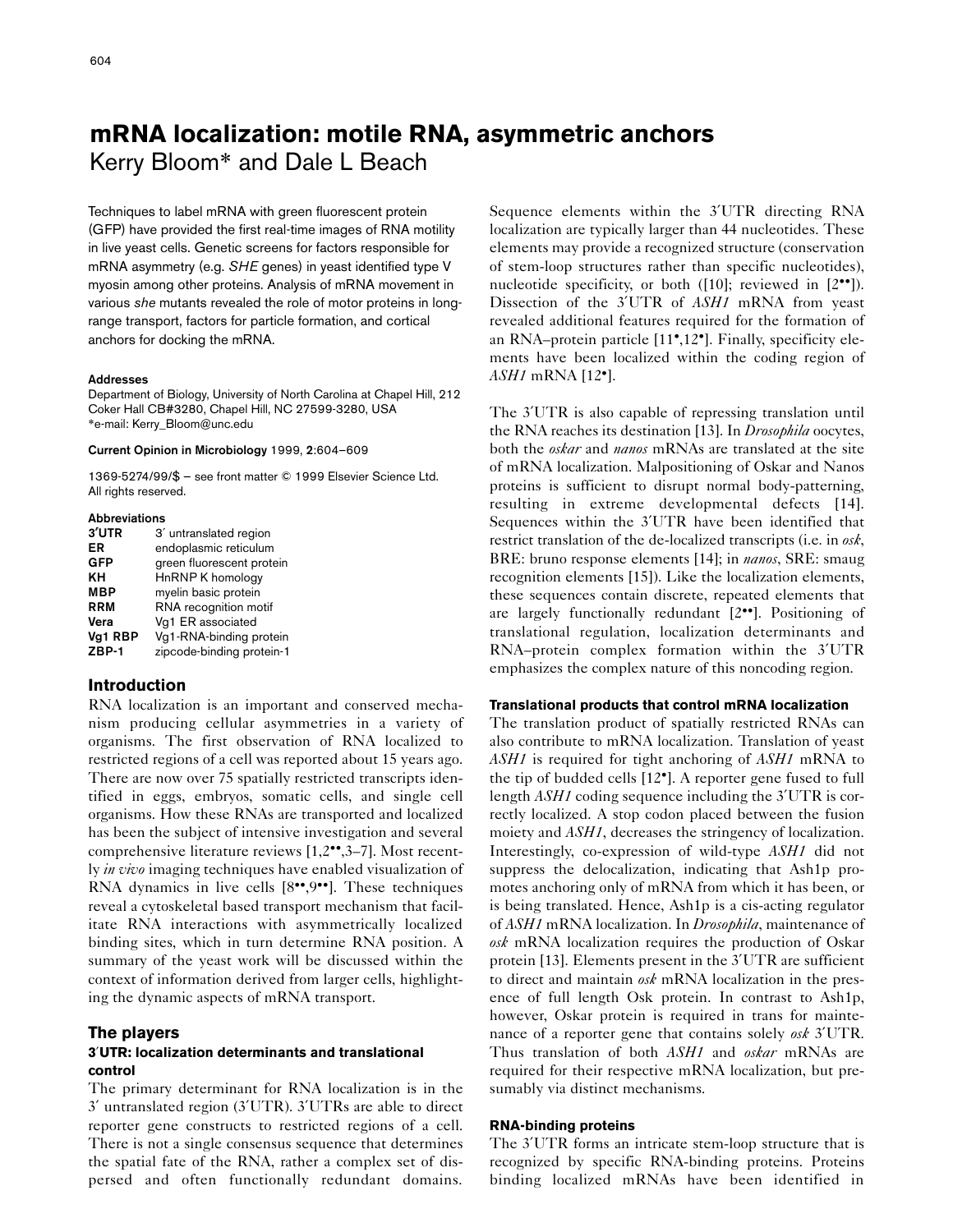Time composites showing gRNA<sub>ASH1</sub> particle movement [8••]. Ten sequential time-lapse images for **(a)** wild-type, **(b)** *myo4/she1*, **(c)** *bni1/she5*, and **(d)** *bud6/aip3* cells were combined into a single composite image. Each image illustrates the dynamic movements of the gRNA particle through the time series. (a) Wild-type cells maintained  $gRNA<sub>ASH1</sub>$  at the bud tip until migration to the bud neck prior to cytokinesis (elapsed time 20 minutes). (b) In *myo4/she1* cells, the gRNA<sub>ASH1</sub> remains motile within the mother domain of a small budded cell (lower right; a small bud extends upward from the mother



cell body), and an unbudded cell (upper left) (elapsed time 10 minutes). In (c) *bni1/she5* and (d) *bud6/aip3* cells, gRNA<sub>ASH1</sub> was restricted to the bud but was not anchored at the bud tip enabling the particle to move throughout the bud (elapsed time 10 minutes). The scale bar represents 5 µm.

*Drosophila* (i.e. staufen, exl, bruno, smaug) and *Xenopus* i.e. Vg1-RNA-binding protein (Vg1 RBP) also independently identified as Vera (Vg1 ER associated [16•]) and chick, zipcode-binding protein-1 (ZBP-1). These proteins share several motifs including HnRNP K homology (KH) and RNA recognition motif (RRM) domains. Vg1 RBP has five of these RNA-binding motifs: four KH and one RRM domain [16•,17•]. Vg1 RBP, ZBP-1, and the human protein KOC (KH-domain containing protein overexpressed in cancer) are over 75% identical throughout their peptide sequences. The high degree of homology between these proteins was not predicted from studies of protein function. First, Vg1 RBP and ZBP-1 recognize different motifs. ZBP-1 binds a six nucleotide repeat ACACCC [18], whereas Vg1 RBP/Vera binds a U-rich sequence (Vera UUCAC [16•]; Vg1 RBP UUUCUA [17•]). Second, these proteins have very different cytoskeletal associations. ZBP-1 fractionates from an RNA affinity column with actin, tropomyosin and gelsolin [18], whereas Vg1 RBP associates with microtubules both *in vitro* and *in vivo* [19]. These homologies are indicative either of conserved features within the different cytoskeletal networks, or that a given RNA interacts with both microtubules and the actin cytoskeleton towards its final destination (see below).

## **Cytoskeleton and cytoskeletal-based motors**

The role of the cytoskeleton is evident from biochemical interactions of RNA-binding proteins, and has been alluded to from the earliest experiments in which cytoskeletal inhibitors were found to disrupt RNA localization [20]. In early drug studies, both microtubule as well as actin depolymerizing drugs (nocodazole and cytochalasin, respectively) were effective in delocalizing positioned RNAs. Treatment with these drugs is likely to inhibit transport as well as promoting release of RNAs from cortical sites. These early indications have been borne out in studies from a variety of systems and current research is focused on identifying particular cytoskeletal based motors that mediate the interactions.

A clear example for the role of a specific motor protein in localizing RNA comes from studies on yeast. The localization

of Ash1p is determined via a mRNA localization mechanism, defined in part by the *SHE* genes [9••,21,22]. Five *SHE* genes were identified in a genetic screen for defects in the expression of the HO endonuclease (*SHE*, symmetric HO expression) [23]. These mutants are defective in localizing a repressor of HO transcription, Ash1p, to the daughter cell nucleus. *SHE1* is identical to a previously identified gene, *MYO4,* which encodes an unconventional type V myosin. The absence of *she1/myo4* prevents *ASH1* mRNA translocation into the bud  $[8\cdot 9\cdot 9\cdot]$ .

The case for microtubule-based motors in localizing mRNA has been made from several observations. Localization of the *bicoid* (*bcd*) mRNA is required for proper anterior patterning including head and thorax development. *bcd* mRNA in association with staufen is localized to the anterior pole of *Drosophila* oocytes in a microtubule-dependent fashion [24]. Staufen also forms a complex with *osk* RNA, which is deposited to the posterior pole. Kinesin–β-galactosidase fusion protein localizes to the posterior of *Drosophila* stage 8–9 oocytes, coincident with *osk* mRNA localization at this time [25]. These data are indicative of microtubule arrays organized with their plus-ends at the posterior and minus-ends at the anterior axis of the oocyte. However, cytoplasmic dynein, a minus end directed microtubule-based motor, also localizes to the posterior of the oocyte at stages 9 and 10 [26], indicating that microtubule organization and motor protein function/localization are not necessarily spatially correlated *in vivo*. Direct evidence for the role of kinesin in RNA localization derives from studies in oligodendrocytes [27]. Injection of kinesin anti-sense oligonucleotides prevents myelin basic protein (MBP) mRNA translocation.

Interaction of mRNA with microtubules may also be indirect. In *Xenopus*, Vg1 RNA is associated with endoplasmic reticulum (ER) membranes via Vera [28]. Since the ER is transported on microtubules [29,30], the dependence of Vg1 mRNA on the microtubule cytoskeleton may well be explained via this association. Thus, although the molecular nature of mRNA–cytoskeletal interactions may be varied, there is little question that both microtubule and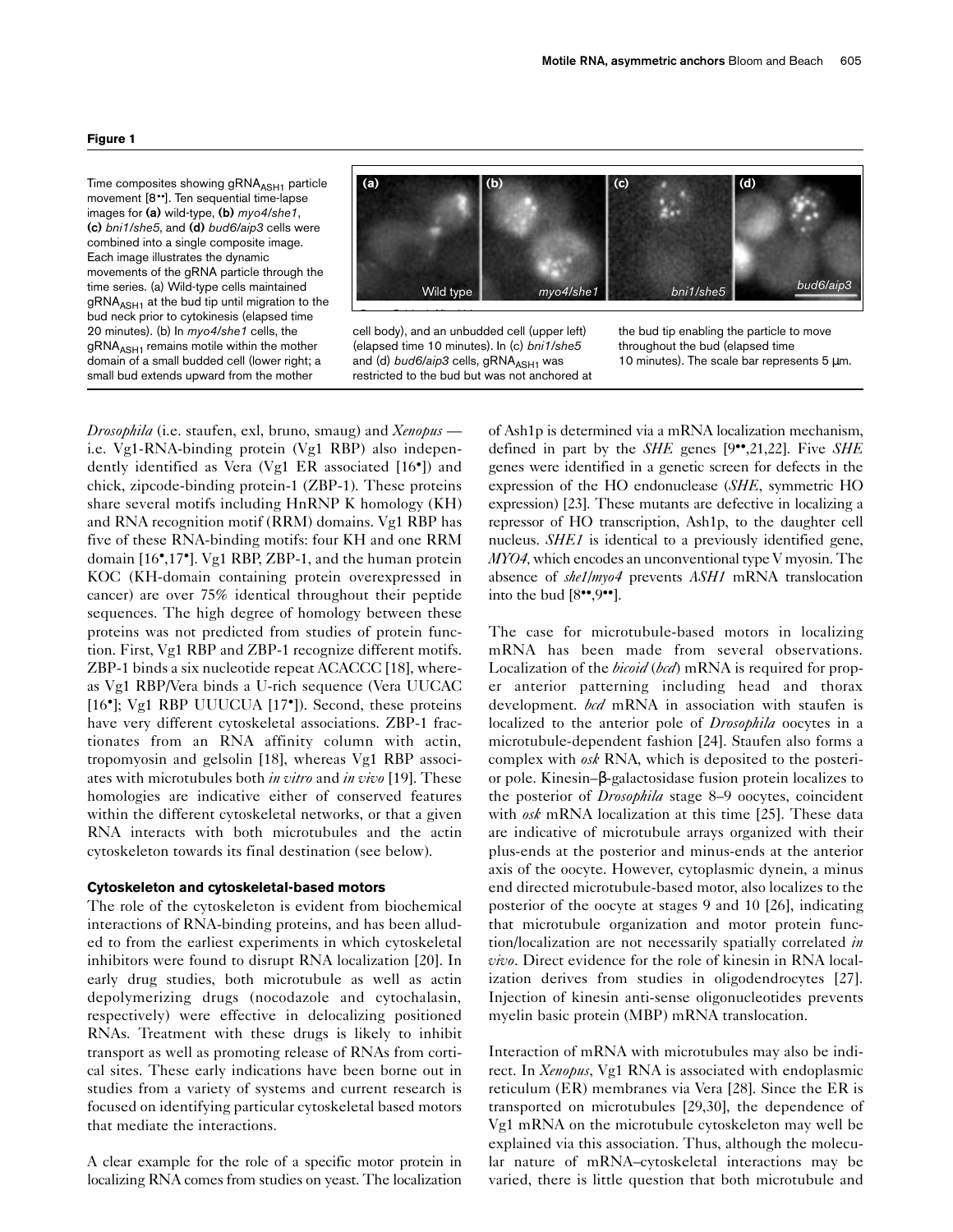



A general mechanism for mRNA localization in yeast and larger cells. This model depicts a multistep pathway composed of directed long-range movements and shorter stochastic movements. In yeast the long-range movements of *ASH1* mRNA (pentagons) from mother to bud are actin-based (thin, curved lines in mother cell), but are likely to be microtubule-based in *Drosophila*, *Xenopus* and mammalian cells (the yeast nucleus is shown in the mother cell with microtubules extending from the spindle pole body embedded in the nuclear envelope). Transport from the mother compartment into the bud requires the actin-based motor, *SHE1/MYO4*. Once mRNA reaches the vicinity of its final destination, cytoplasmic flow or passive diffusion may enable mRNA accumulation at that site (the bud tip in yeast). The anchoring complex in yeast is composed in part of *SHE5/BNI1* and *BUD6/AIP3*. Cortically localized proteins like inscuteable may provide this function in *Drosophila*.

actin cytoskeletal systems are requisite for the fidelity of RNA localization.

# **Where the action is**

An inherent difficulty in ascribing the role of the cytoskeleton in mRNA localization is incorporating the dynamics of the network with the mechanism of transport. The advent of several techniques to image RNA or RNA-associated proteins in live cells has been invaluable in these efforts. Initially, injection of fluorescently labeled mRNAs was utilized. This technique is limited to large cells, and transient detection of mRNA. The advent of green fluorescent protein (GFP) enabled real-time images of endogenous proteins associated with their mRNAs (with the caveat that the protein may or may not be bound to the RNA). The construction of indirect labeling techniques to visualize mRNA itself bypass previous limitations on visualizing mRNAs through their RNA-binding protein. Targeted RNA imaging provides the opportunity for real-time measurements and brings dynamic views to bear on the transport and anchoring processes in living cells.

## **Microinjection**

MBP mRNA was conjugated to fluoroscein and injected into oligodendrocytes to visualize mRNA in live cells. The injected mRNA becomes organized into granules that co-localize with cytoplasmic microtubules then translocate into oligodendritic processes [31]. While the movements are varied and complex, sustained movements with velocities of 0.2 µm/s (12 µm/min) are entirely consistent with microtubule-based kinesin driven transport. In addition, MBP mRNA granules align in tracks throughout the cytoplasm and undergo oscillatory motion at branch points in the network. These tracks correlate with microtubules extending through the processes.

Injection of fluorescently labeled *oskar* mRNA into *Drosophila* stage 9, 10 and 11 oocytes also revealed the importance of microtubule-based transport mechanisms [32]. Initial dispersion of the RNA was followed by accumulation at the posterior pole at these stages of oogenesis. The surprising result was that the microtubule system was required for long-range transport, but not for short-range events. RNA injected from a site distal to the posterior pole was sensitive to colchicine (a microtubule destabilizing drug), whereas RNA injected within 50  $\mu$ m of the posterior pole was localized in a microtubule insensitive fashion.

## **GFP-labeled protein**

An alternative strategy allows visualization of GFPlabeled proteins that interact with RNA. *Exuperentia* (*exu*) protein is required for *Bicoid* (*Bcd*) mRNA localization to the anterior pole of the *Drosophila* oocyte [33,34••]. GFP–*Exu* particles were examined in nurse cells, through ring canals and within the developing oocyte. The particles show a wide range of velocities (15–145 µm/min) in the nurse cell cytoplasm, yet had no clear polarity of movement. Diverse populations of dynamic microtubules mediate cytoplasmic GFP–*Exu* movement. Transport through the ring canals occurred with an average velocity of 6–8 µm/min and was independent of microtubule and actin cytoskeletal arrays. Final delivery of GFP–*Exu* within the oocyte was again dependent upon microtubules, while accumulation at the anterior pole required cortical docking factors. The requirement for specific cortical factors that specify the final destination is consistent with identification of the cortical anchors for *ASH1* mRNA in yeast (see below).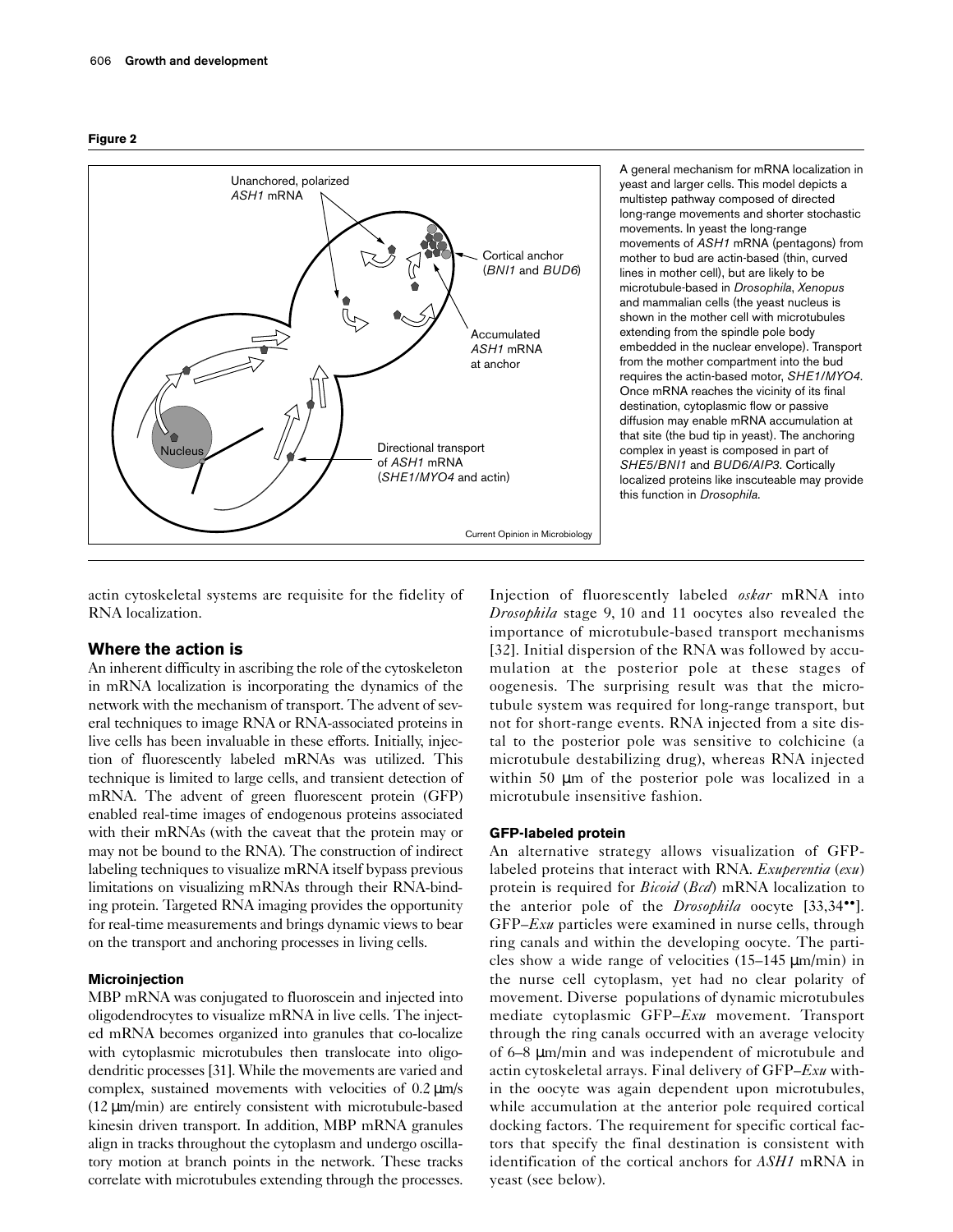## **Green RNA**

The latest breakthrough in RNA imaging was development of techniques for indirect visualization of mRNA itself. The system exploits the MS2 bacteriophage coat protein fused to GFP (CP–GFP) and the cognate RNA-binding site [35] introduced into a 3′UTR. Co-expression of the CP–GFP fusion protein and *ASH1* mRNA containing the coat-protein's binding site results in an mRNA–protein complex (henceforth denoted as  $gRNA<sub>ASH1</sub>$ ). Together with the development of techniques to perform extended timelapse imaging [36],  $gRNA<sub>ASH1</sub>$  movements have been examined throughout the cell cycle. Although these techniques were developed for yeast, they are currently being adapted to other cell types. In the first iteration, six tandem CP–GFP binding sites were introduced together with a nuclear localization signal (included to reduce the levels of unbound cytoplasmic CP–GFP) [9••]. A subsequent method used a regulated promoter to restrict the levels of cytoplasmic CP–GFP [8••]. In both cases RNA movements in live cells were observed. Bertrand *et al.* [9••] measured rates of mRNA movement in live cells to be 0.33–0.73 µm/min, consistent with myosin V velocities *in vitro*. Beach *et al.* [8••] determined an average velocity of long-range movement to be 0.3 µm/min with wide variation, and short-range movements of 0.1 µm/min.

Transport of  $gRNA<sub>ASH1</sub>$  particles into the bud required *she1*/*myo4*, consistent with the notion that this motor protein is involved in RNA transport. A direct role for Myo4p in *ASH1* mRNA transport comes from recent studies demonstrating an association between *ASH1* mRNA and Myo4p via the activity of *SHE2* and *SHE3* [37]. The behavior of  $gRNA<sub>ASH1</sub>$  in the *SHE5* mutant was also illuminating. Beach *et al.* [8<sup>••</sup>] combined ten sequential time-lapse images into a single frame to create a timebased montage of RNA movement (Figure 1). In the

## **Figure 3**

A hierarchy of proteins involved in the formation of a cortical scaffold complex. Proteins bound at the cell cortex form a platform to support localization of specific effector molecules. Each effector molecule facilitates a unique process including mitotic spindle orientation, specific protein and mRNA localization. *D.m.*, *D. melanogaster*; *S.c.*, *S. cerevisiae*.

absence of *she1/myo4*, *ASH1* mRNA was motile but restricted to the mother cell. In *she5*/*bni1* and *bud6*/*aip3* mutants,  $\text{gRNA}_{\text{ASH1}}$  was transported into the bud, but not localized to the bud tip indicating that transport and anchorage are separable events.

Studies of injected *osk* mRNA revealed that the cytoskeletal network itself was not necessary for mRNA accumulation to the posterior pole, rather an anchoring system was postulated to account for mRNA accumulation at the posterior pole [32]. Furthermore, *osk* mRNA localization to the posterior pole was shown to be dependent upon tropomyosin (encoded by *TmII*), an actin-binding protein that stabilizes actin filaments [38]. These results are reminiscent of early experiments with Vg1 in which it was demonstrated that Vg1 RNA expanded from a tight cortical cap into a broad band upon cytochalasin treatment [20]. In contrast, nocodazole treatment resulted in the complete dispersion of Vg1 mRNA. Thus microtubules may provide long-range transport (important in big cells), whereas actin and actin-binding proteins may facilitate local interactions (Figure 2). In yeast, the actin cytoskeleton may serve both long-range and local functions. Tracking *ASH1* mRNA movements in live cells revealed directed movements from mother to daughter, highly irregular (random) movements once in the bud [9••], and stable associations upon reaching the bud tip  $([8\bullet\bullet])$  and Figure 1a). The time-lapse montages (Figure 1c) of *ASH1* mRNA in *she5/bni1* mutants provide the first molecular characterization of anchoring molecules involved in the asymmetric RNA localization pathway.

## **Anchors away**

The identification of *SHE5* as *BNI1* extends the analysis of one specialized pathway, namely mRNA localization, toward understanding the generalized mechanism that determines subcellular asymmetries. Just as the 3′UTR of

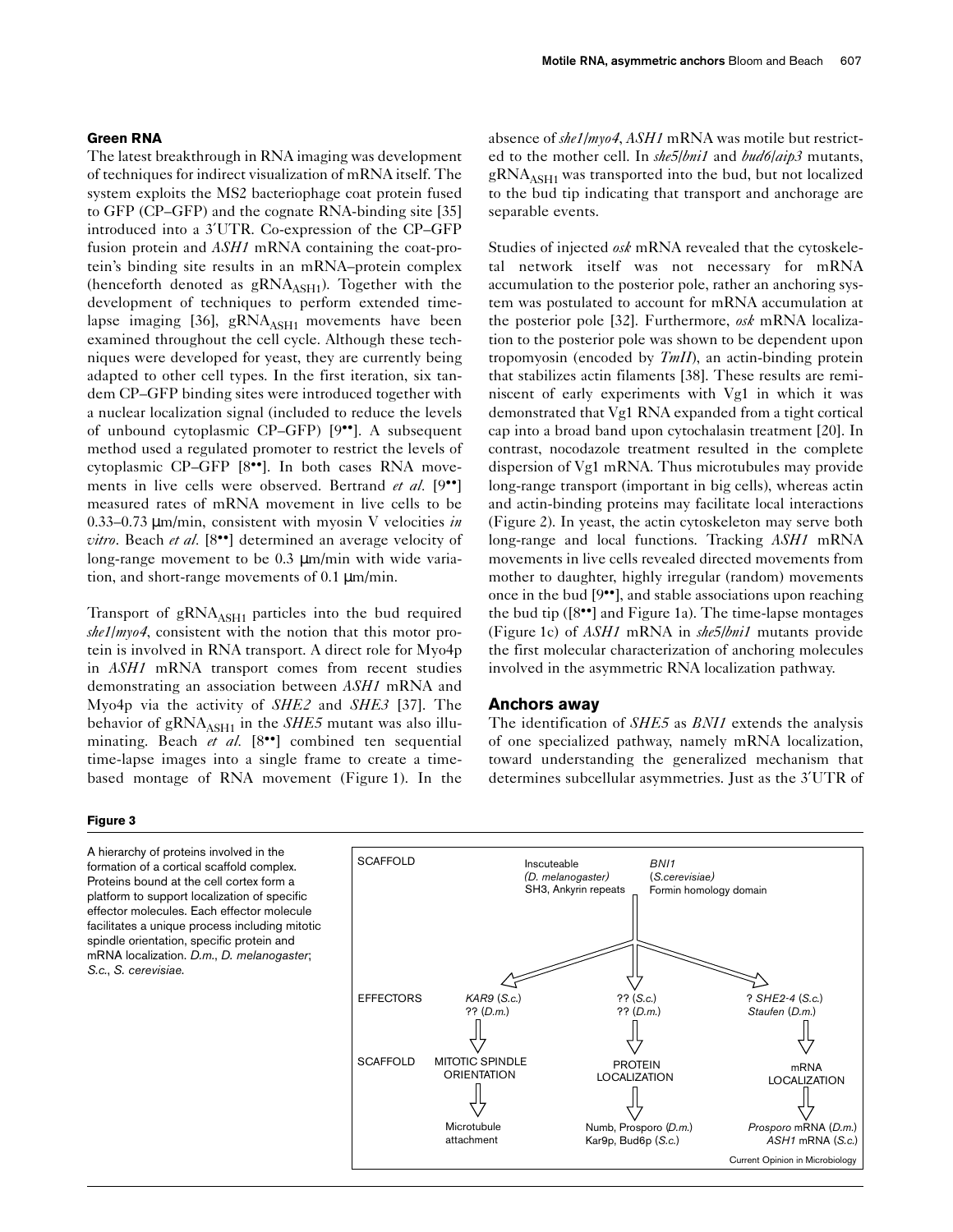a localized RNA has multiple, functionally redundant elements, it is likely that the localization mechanism features multiple, functionally redundant pathways. This view is borne out in examining the hierarchy of interactions required for establishing asymmetry in budding yeast and developing *Drosophila* neuroblasts (Figure 3).

The yeast *SHE5*/*BNI1* gene is a member of the formin gene family that has a role in providing spatial information for mitotic spindle orientation [39], protein localization (Kar9p) [40], mRNA localization (*ASH1*) [8••], and actin organization [41]. Bni1p contains a proline-rich formin homology domain (FH) that mediates interactions with profilin and is critical in regulating actin polymerization at cortical sites. Bni1p interacts with the actin-binding protein Bud6p/Aip3p. Bud6p/Aip3p contains SH3 domains and is also required for positioning *ASH1* mRNA [8••]. The *Drosophila* inscuteable protein is also required for mitotic spindle orientation, protein localization (Numb and prospero) and mRNA localization (*prospero* mRNA through staufen) [42,43]. Inscuteable contains predicted SH3 and ankyrin domains, which like the domains in Bni1p, are also implicated in cytoskeletal interactions.

The tight correlation of mitotic spindle orientation, protein, and mRNA localization in *Drosophila* neuroblasts can be decoupled through loss of *inscuteable* [42]. Likewise, *BNI1*-dependent localization of Kar9p is responsible for mitotic spindle orientation [39,40] and the mitotic spindle orientation function of *BNI1* can be decoupled from RNA localization in *kar9* mutants (DL Beach, P Maddox, K Bloom, unpublished data). Interestingly, the formin containing protein *cappuccino* is also required for localization of the kinesin–β-galactosidase fusion protein and *oskar* mRNA [44,45]. Although this latter result may be indirect, the data nonetheless point toward a key role for the formin protein family in establishing spatial cues for localization of subcellular components.

Finally, this theme of multifunctional scaffolds is also apparent upon inspection of the proteins required for *bicoid* mRNA localization. Mutations in *exu* and *swallow* (*swa*) result in a homogeneous distribution of *bcd* mRNA. The *swa* phenotype is not suppressed in *bcd* mutants, indicating that *swa* has additional functions. *swa* mutants, like *bni1,* display abnormalities in nuclear migration in early embryos [46]. Thus inscuteable, cappuccino, Bni1p, and swallow all have multiple functions in positioning the mitotic spindle as well as localizing protein and mRNA. Studies on the localization of *Bni1* and its interaction with the actin cytoskeleton indicate that it may form a multipurpose cortical scaffold that serves as a docking site for a variety of subcellular components (Figure 3). RNA movement is therefore likely to entail directed active transport systems, as well as passive transport, wherein the final docking event is accomplished by accumulation at asymmetrically positioned anchors.

# **Conclusions**

Dynamic measurements of mRNA movements in yeast provide new insights into the transport and docking processes required for localizing mRNA. Long-range movements are likely to be motor driven, whereas short stochastic movements close to docking sites result in accumulation at specific locales. The docking sites are multifunctional and can be likened to beacons in the cell. Identification of the effectors responsible for particular polarized events represents a new challenge. The mRNA field has not only come of age, it has now opened new avenues of investigation.

## **References and recommended reading**

Papers of particular interest, published within the annual period of review, have been highlighted as:

- of special interest
- ••of outstanding interest
- 1. Hesketh JE: **Sorting of messenger RNAs in the cytoplasm: mRNA localization and the cytoskeleton***. Exp Cell Res* 1996, **225**:219-236.
- 2. Bashirullah A, Cooperstock RL, Lipshitz HD: **RNA Localization in**
- •• **development.** *Annu Rev Biochem* 1998, **67**:335-394.

A comprehensive review of current literature detailing the localization of mRNA localized in oocytes and embryos including *Drosophila*, *Xenopus,* and chicks.

- 3. Lasko P: **RNA sorting in** *Drosophila* **oocytes and embryos***. FASEB J* 1999, **13**:421-433.
- 4. Mowry KL, Cote CA: **RNA sorting in** *Xenopus* **oocytes and embryos***. FASEB J* 1999, **13**:435-445.
- 5. Jansen R-P: **RNA-cytoskeletal associations***. FASEB J* 1999, **13**:455-466.
- 6. Etkin LD, Lipshitz HD: **RNA Localization***. FASEB J* 1999, **13**:419-420.
- 7. Bassell GJ, Oleynikov Y, Singer RH: **The travels of mRNAs through all cells large and small***. FASEB J* 1999, **13**:447-454.
- 8. Beach DL, Salmon ED, Bloom K: **Localization and anchoring of** •• **mRNA in budding yeast***. Curr Biol* 1999, **9**:569-578.

A system for visualizing RNA *in vivo* using MS2 coat protein and the RNAbinding site. Using digital enhanced fluorescent microscopy the dynamics of *ASH1* mRNA were observed throughout the cell cycle of wild-type and mutant cells. The *ASH1* mRNA tracks with polarity establishment machinery throughout the cell cycle. Using an analysis strategy to examine stacks of images through time, a role for both *BNI1* and *BUD6* in anchoring the mRNA to the bud tip independent of RNA transport was established.

9. Bertrand E, Chartrand P, Schaefer M, Shenoy SM, Singer RH, Long RM: •• **Localization of** *ASH1* **mRNA particles in living yeast.** *Mol Cell* 1998, **2**:437-445.

An exogenous RNA-binding protein fused to GFP was used *in vivo* imaging of a reporter RNA containing the target sequence for the protein. *ASH1* mRNA was localized to the bud tip via the 3′UTR. Analysis of *ASH1* localized in *she* mutants demonstrated *MYO4* dependent motility of the *ASH1* transcripts.

- 10. Macdonald PM, Kerr K: **Mutational analysis of an RNA recognition element that mediates localization of bicoid mRNA.** *Mol Cell Biol* 1998, **18**:3788-3795.
- 11. Chartrand P, Meng XH, Singer RH, Long RM: **Structural elements** • **required for localization of** *ASH1* **mRNA and a GFP reporter particle** *in vivo***.** *Curr Biol* 1999, **9**:333-336.

Along with [12•], this paper demonstrates the presence of sequence elements within the *ASH1* coding region and 3′UTR competent to direct mRNA localization.

12. Gonzalez I, Buonomo SBC, Nasmyth K, von Ahsen U: *ASH1* **mRNA** • **localization in yeast involves multiple secondary structural**

**elements and Ash1 protein translation.** *Curr Biol* 1999, **9**:337-340. Molecular dissection of elements within the coding region that are required for mRNA localization. In addition, this paper demonstrates a role for translation of *ASH1* mRNA in localization.